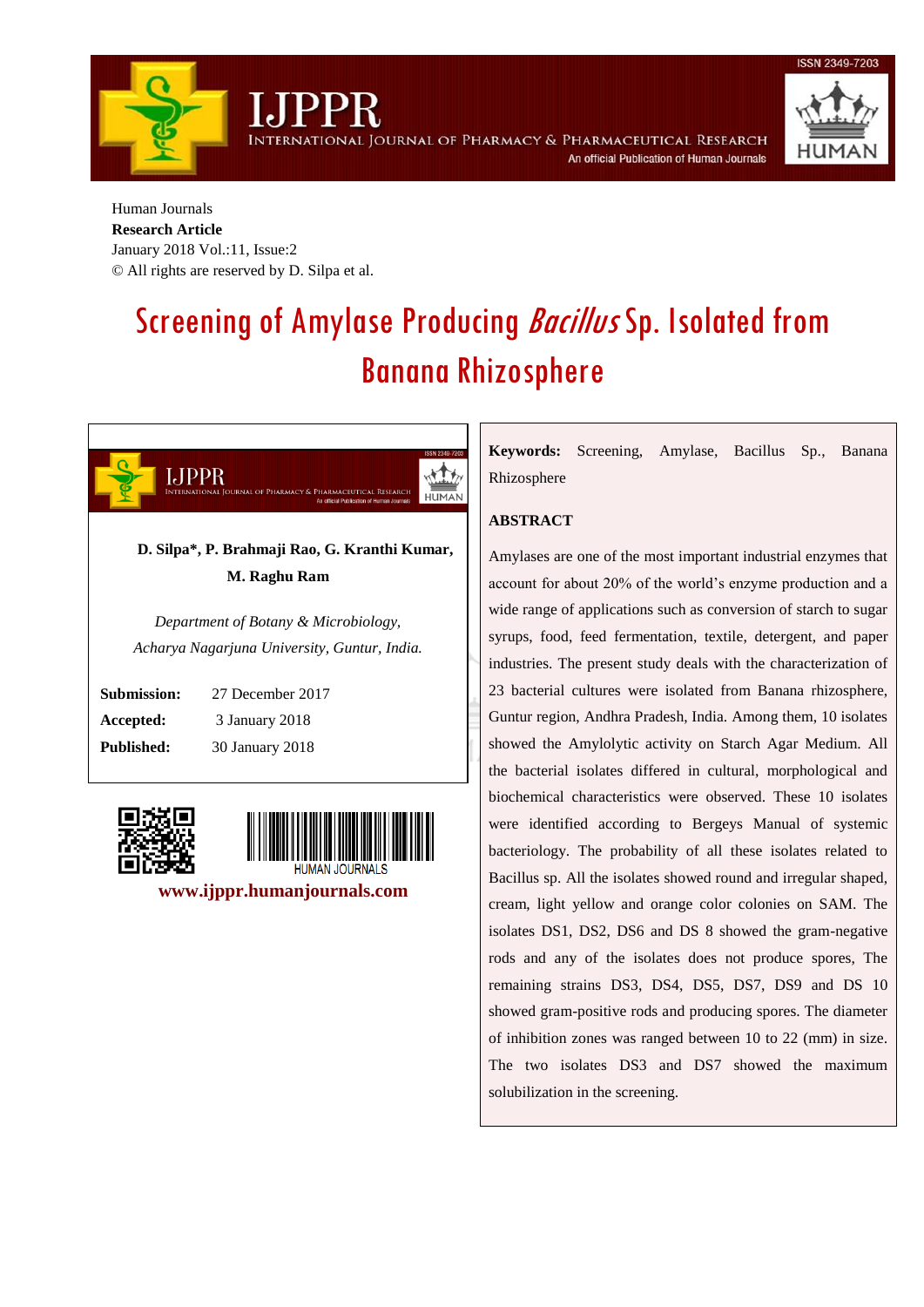#### **INTRODUCTION**

Amylases are the most important enzymes in industries, they catalyze the breakdown of starch into sugar. Amylases were derived from several sources such as plants, animals, and microbes, the microbial amylases meet industrial demands; literature available in a large number of such available commercially and they have almost completely replaced chemical hydrolysis of starch in starch processing industries. The main advantage of using microorganisms for production capacity is their amino ability, microbial manipulation to obtain the enzyme production enzymes of desired characters [1]. Bacteria and fungi secrete amylases to the outside and inside of their cell to carry out extracellular and intracellular enzyme. And they have broken down the insoluble starch, the soluble end products produce such as glucose or maltose [2].

Many of the soil microorganisms used in α-Amylases and β-amylases production including bacterial strains such as *Bacillus subtilis, B. cereus, B. polymyxa, B. amyloliquefaciens, B. coagulans, B. subtilis, Lactobacillus, Escherichia, Proteus, B. lincheniformis, Bacillus stearothermophilus, Bacillus megaterium, Streptomyces* sp*.,* and *Pseudomonas* sp. *etc..* Amylases from plant and microbial sources have been employed as food additives. Barely amylases have been used in the brewing industry. Amylases also found in spoiled food waste. The soil bacteria, *Bacillus* sp. is widely used for thermostable α-amylase production to meet industry. The filamentous filling has been used for the production of amylases for centuries [3-4].

Enzymes are thought of as natural biocatalysts that promote specific chemical reactions. Most enzymes are produced by the fermentation of bio-based materials [5]. Microbial enzymes are most popular to those from each plant and animal sources because they are inexpensive to produce and their enzyme contents are more expected, convenient to handle and reliable [6]. Enzymes are mainly performing in the conversion of macromolecules to body energy and new materials, also for growth, repair, and cell maintenance. The source of enzymes is animal, plant, and microorganisms; however, the industrial applications of commercial enzymes, microorganisms are the foremost vital source of assorted enzymes [7].

Furthermore, Amylases are also used in the textile industry; amylases are used for removal of starch sizing and as additives in detergents [8]. However, the cost of producing this enzyme is high and the cost of procurement by developing countries can be even higher as a result of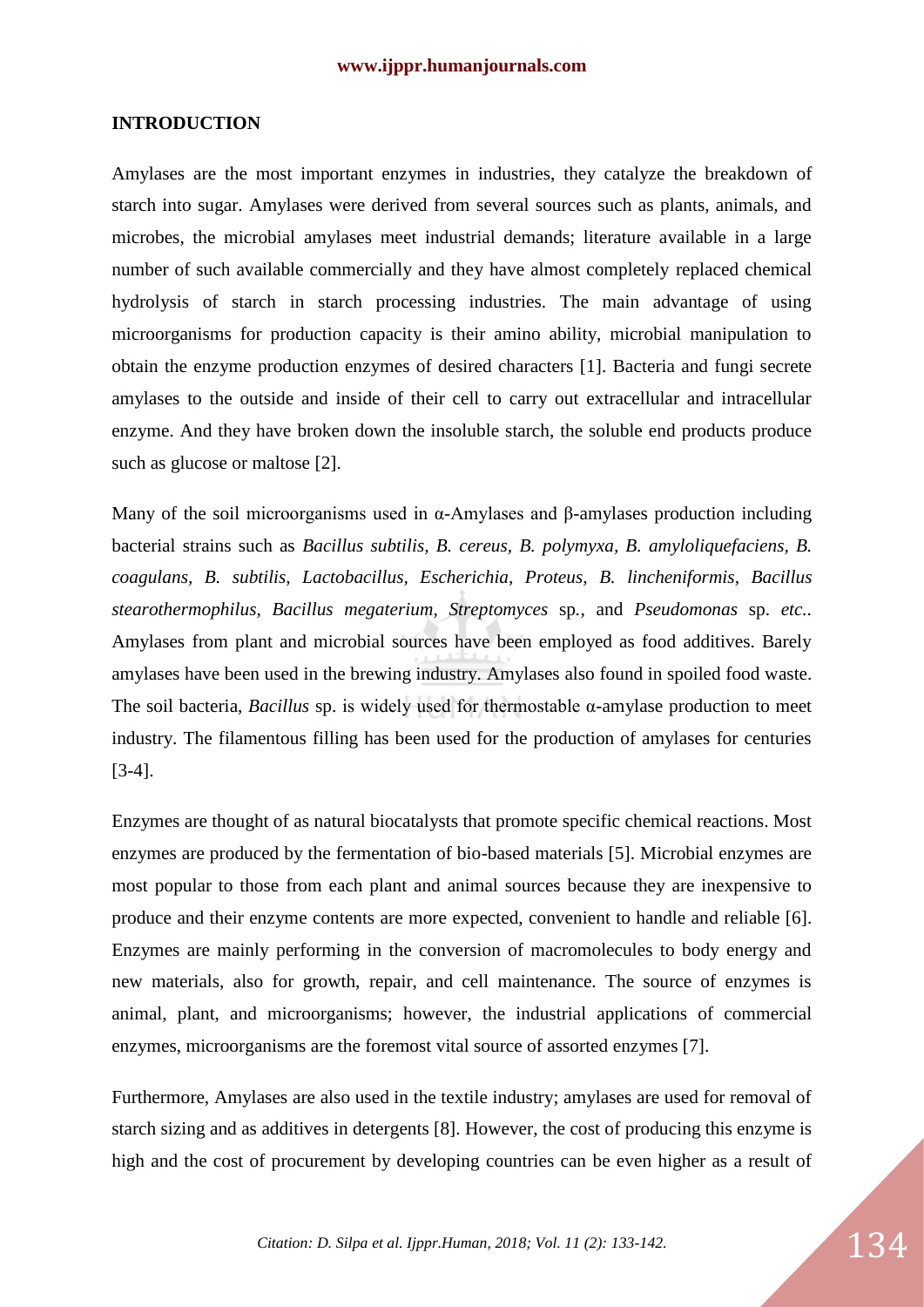#### **www.ijppr.humanjournals.com**

importation. Cheap and readily available agricultural waste such as Potato peels, Banana peels which presently constitutes a menace to solid waste management, may be a rich source of Amylolytic bacteria [9]. Banana peel contained 14.6% glucose and 56% sucrose [10]. It has also been reported that banana fruit stalk contained 56.8% total sugar, 27.0% starch, 4.65% reducing sugar and 4.3% protein on a dry weight basis, and *Bacillus subtilis* isolated from banana wastes could produce α-amylase at significant levels compared to other strains recovered from the same source [9].

Hence, in the present investigation, an attempt was made to develop a suitable process for the production of α-amylase, using banana rhizospheres. However, there is no information available on the characterization of Amylolytic bacteria from Banana rhizospheres in Guntur region, Andhra Pradesh, India. Therefore the main objective of the present study describes the isolation, cultural, morphological and biochemical characteristics of the Amylolytic isolates and these used for further studies.

#### **MATERIALS AND METHODS**

#### **Soil sample collection**

Soil samples were collected from various Banana rhizospheres in Guntur region, Andhra Pradesh, India.

#### **Isolation of Bacteria**

The bacterial isolates capable of producing raw starch digestive enzymes were isolated from the Banana rhizosphere by serial dilution method (Microbiology by Prescott, Ed. VII). The soil suspension of  $10<sup>-4</sup>$  dilution was added to the raw starch solution and incubated for 48 hrs for the specific growth of amylase producing bacteria. This sample was serial diluted and inoculated into Starch agar plates by pour and spread plating methods. Starch Agar Medium (1000 ml), contains starch-20gm, beef extract-3gm, peptone-5gm, agar-15 gm which facilitates the growth of amylase producing bacteria. The plates were then incubated at 37°C for 48 hours in an incubator. The individual colonies of the culture were streaked separately onto different starch agar plates. Thus formed cultures were subjected to screening. [11].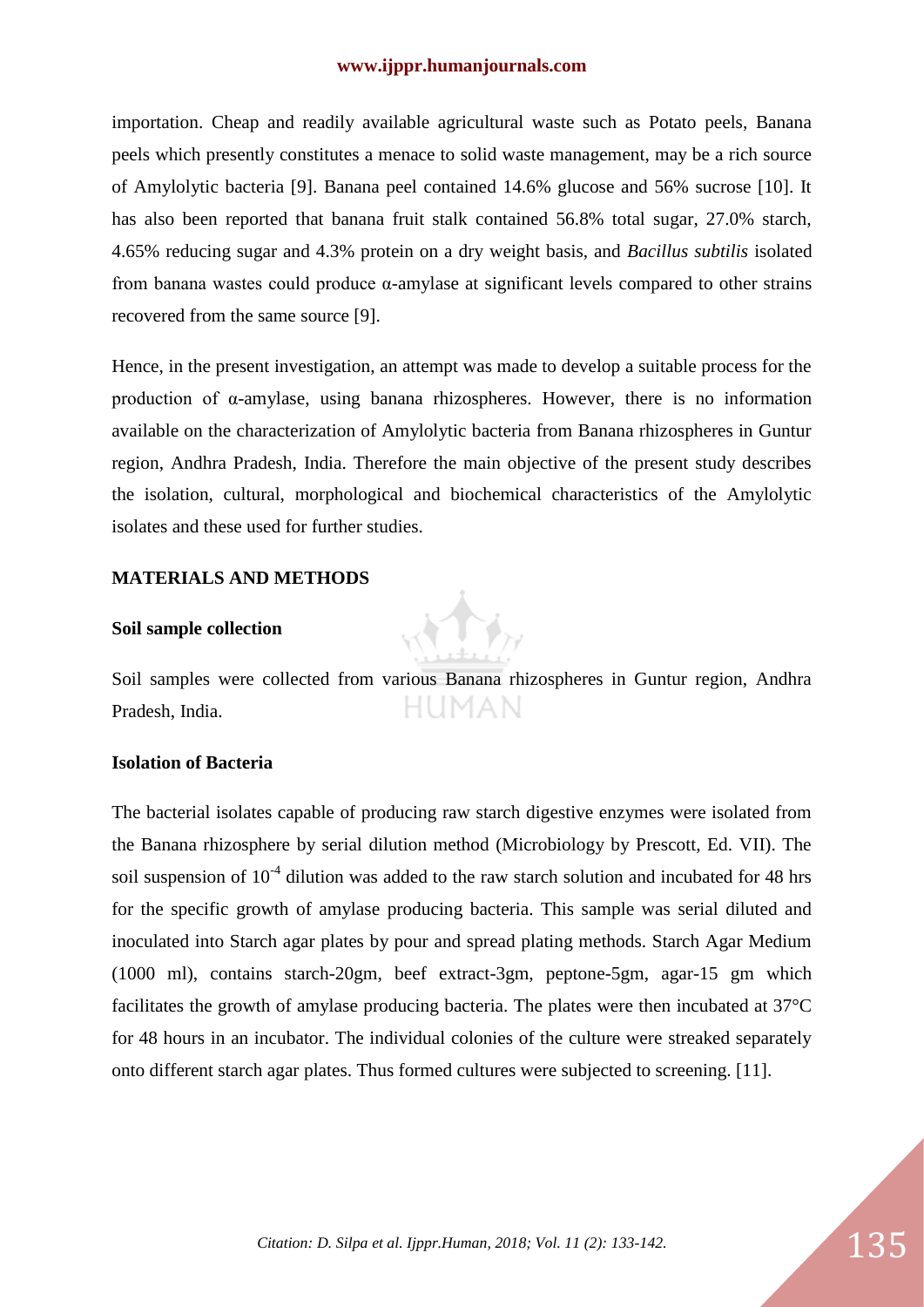# **Screening**

The bacterial isolates capable of producing raw starch digestive enzymes were isolated from the local soil by serial dilution method. The soil suspension of  $10<sup>-4</sup>$  dilution was added to the raw starch solution and incubated for 48 hrs for the specific growth of amylase producing bacteria. This sample was serially diluted and inoculated into Starch Agar plates by pour and spread plating methods. Starch agar medium was used to facilitate the growth of amylase producing bacteria. Cultural, Morphological and Biochemical tests were used to identify the microorganisms.

The screening of bacterial isolates was carried out on the basis of their enzyme producing capability on Starch agar medium. The following steps were involved in the screening procedure: i) The plates were incubated until clear colonies were formed. ii) Then the plates were flooded with Iodine solution (Iodine- 3 gm, KI- 2gm, distilled water - 300ml). iii) The culture that is capable of producing amylase enzyme produces a clear zone around the colony, leaving rest of the plate turning blue. iv) For cross checking a blank was prepared with the same medium but was not inoculated with any bacteria.

# **Cultural characteristics**



<u> Visill</u>

#### **Morphological characteristics**

Morphological characteristics include gram staining, shape, spore staining, texture, and pigmentation were done by all the 10 Amylolytic isolates.

# **Gram Staining**

Gram staining method is used to distinguish the unknown bacteria bacterial species in gram positive and gram negative. Bacterial cell wall composed of the multilayered or thick layer of peptidoglycan, but some bacterial species contained monolayer on the thin layer of Peptidoglycan [13-14]. The bacterial smear was prepared on the glass slide. And added few drops of crystal violet and incubated for 1 minute, then carefully washed slide carefully with water. Now added few drops of iodine and incubated for 1 minute. Carefully washed slide carefully with water. Added few drops of acetone and washed again. Used few drops of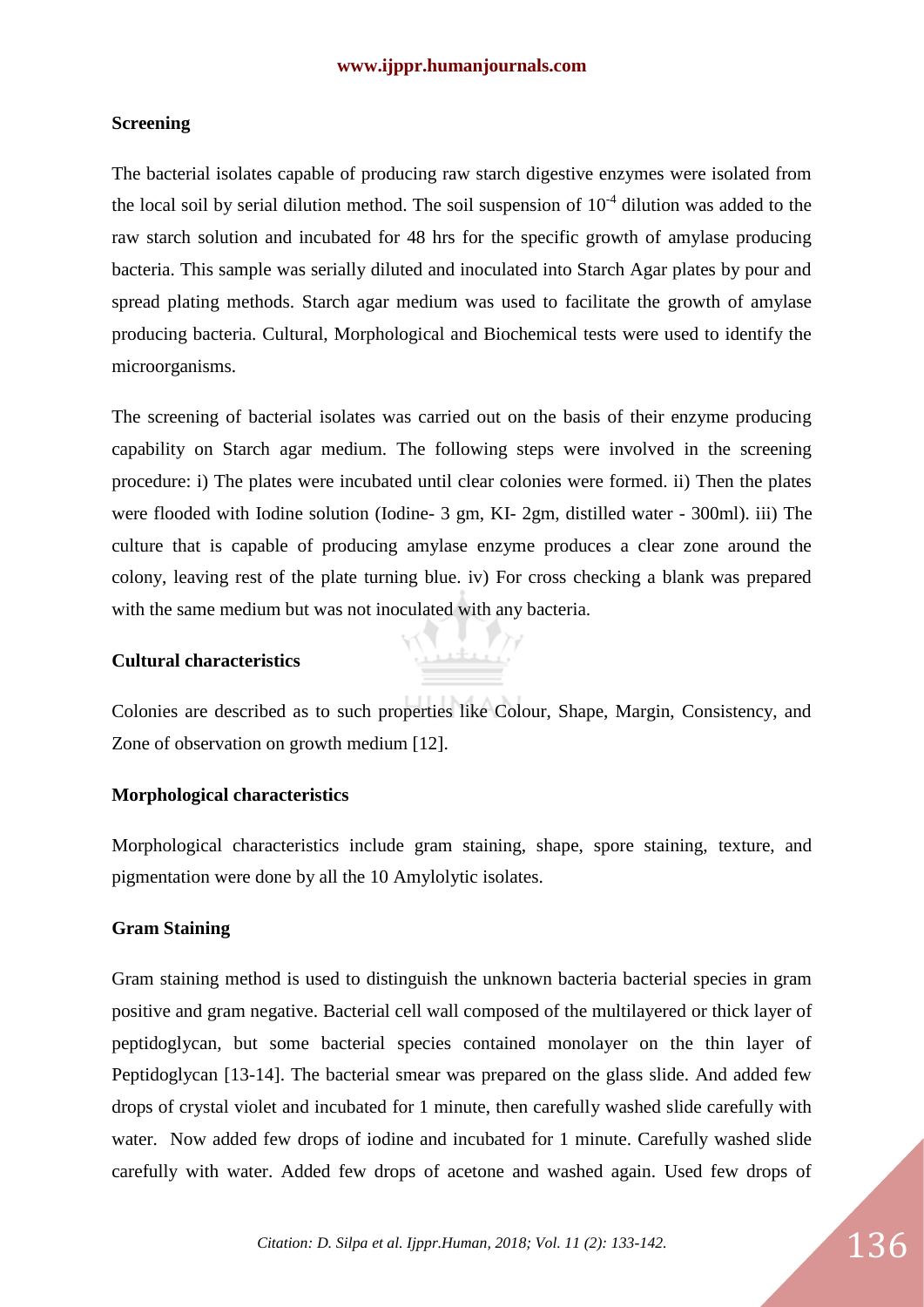safranin and incubated for 1 minute. Carefully washed slide carefully with water. A microscope was used for observation.

#### **Biochemical characterization of** *Bacillus* **isolates**

The isolates were identified by conducting various biochemical tests includes, Methyl red test, Indole test, Citrate test, Urease test, Gelatin test, Catalase test, Maltose test, Sucrose test and the results were analyzed through Bergey's Manual of Microbiology [15].

#### **RESULTS AND DISCUSSION**

The present study deals with the isolation of 10 amylase producing bacteria from Banana soil, Guntur, India. This was performed by the serial dilution spread plate technique. The similar method has been used by [16-17]. The probability of Identification of selected *Bacillus*  isolates was identified on the basis of standard morphological and biochemical tests according to Bergey's Manual of Determinative Bacteriology [18]**.** Isolated *Bacillus* strains were primarily screened for the production of amylase was done by starch agar plate method [19]. Then 10 bacterial isolates from soil were tested for production of amylase by the starch hydrolysis test [20]. Cultural characteristics of the 10 isolates, few showed rod-shaped and few of them showed irregular shape. All the 10 isolates showed the zone of inhibition on SAM. All the isolates showed variations in color of the colony i.e. light yellow, creamy and orange in color (Table-1). The isolates DS1, DS2, DS7 and DS 8 showed negative rods and does not produce spores. DS3, DS4, DS5, DS6, DS9, and DS10 showed the positive rods and these are produced spores (Table-2).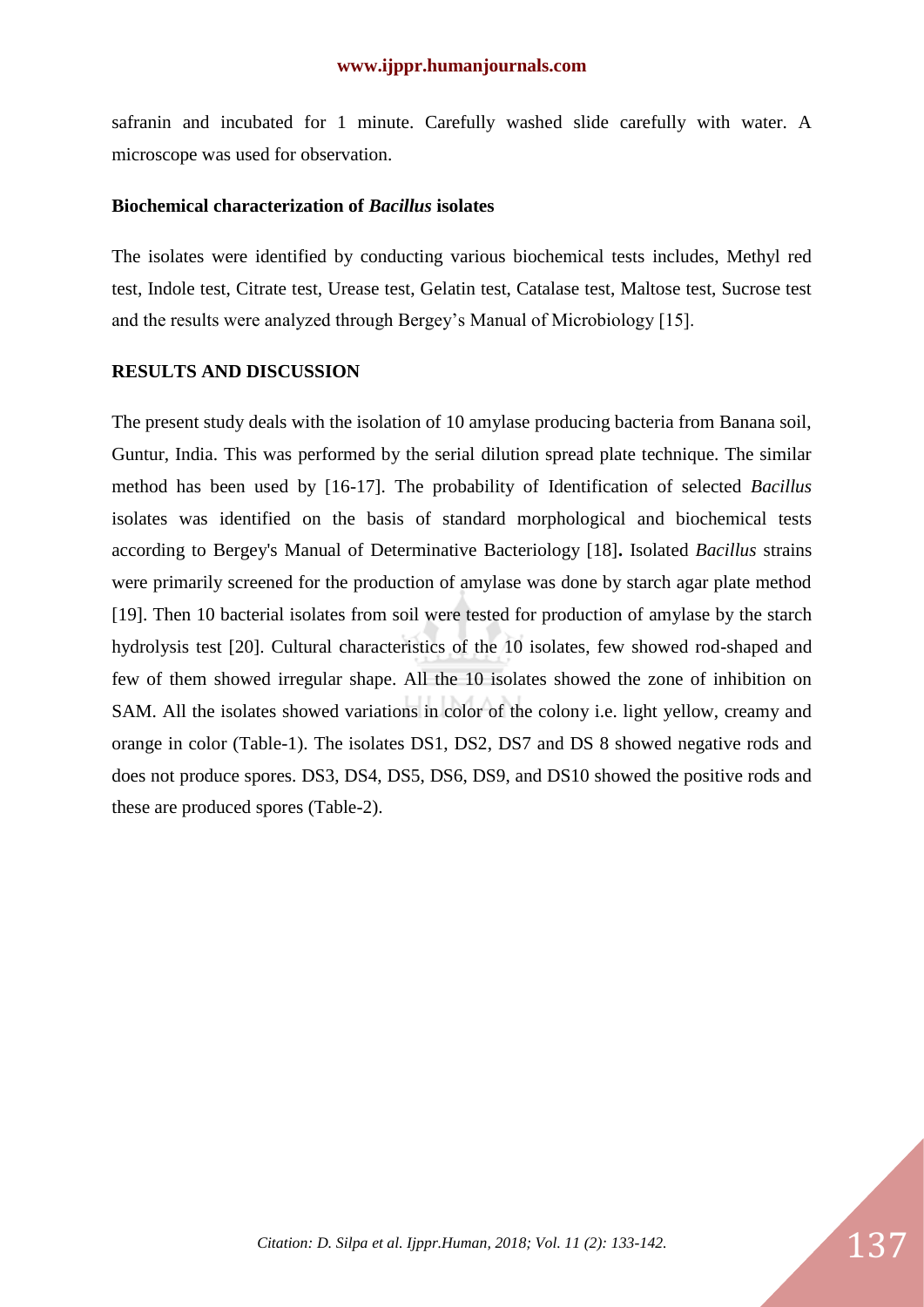| Isolate no.     | <b>Shape</b> | <b>Margin</b> | Consistency | <b>Colour</b> | <b>Observation</b>       |  |
|-----------------|--------------|---------------|-------------|---------------|--------------------------|--|
| DS <sub>1</sub> | Round        | Uneven        | Moist       | Light yellow  | inhibition<br>of<br>Zone |  |
|                 |              |               |             |               | observed                 |  |
| DS <sub>2</sub> | Irregular    | Uneven        | Moist       | Orange        | inhibition<br>of<br>Zone |  |
|                 |              |               |             |               | observed                 |  |
| DS3             | Round        | Uneven        | Moist       | Creamy        | inhibition<br>of<br>Zone |  |
|                 |              |               |             |               | observed                 |  |
| DS4             | Irregular    | Uneven        | Moist       | Orange        | inhibition<br>of<br>Zone |  |
|                 |              |               |             |               | observed                 |  |
| DS5             | Round        | Uneven        | Moist       | Orange        | inhibition<br>of<br>Zone |  |
|                 |              |               |             |               | observed                 |  |
| DS6             | Round        | Uneven        | Moist       | Orange        | inhibition<br>of<br>Zone |  |
|                 |              |               |             |               | observed                 |  |
| DS7             | Round        | Uneven        | Moist       | Creamy        | inhibition<br>of<br>Zone |  |
|                 |              |               |             |               | observed                 |  |
| DS <sub>8</sub> | Irregular    | Uneven        | Moist       | Creamy        | inhibition<br>of<br>Zone |  |
|                 |              |               |             |               | observed                 |  |
| DS <sub>9</sub> | Irregular    | Uneven        | Moist       | Creamy        | inhibition<br>of<br>Zone |  |
|                 |              |               |             |               | observed                 |  |
| <b>DS10</b>     | Round        | Uneven        | Moist       | Creamy        | inhibition<br>of<br>Zone |  |
|                 |              |               |             |               | observed                 |  |

# **Table 1. Cultural characteristics of** *Bacillus* **sp. isolated from Banana soil**

# **Table 2. Morphological characteristics of** *Bacillus* **sp. isolated from Banana soil**

| Isolate no.     | <b>Gram staining</b>  |              | <b>Spore staining</b> | <b>Texture</b> | <b>Pigmentation</b> |
|-----------------|-----------------------|--------------|-----------------------|----------------|---------------------|
|                 | <b>Grams</b> reaction | <b>Shape</b> |                       |                |                     |
| DS1             | Gram-negative         | Rod          | Spores not observed   | Smooth         | <b>Nil</b>          |
| DS <sub>2</sub> | Gram-negative         | Rod          | Spores not observed   | Smooth         | <b>Nil</b>          |
| DS3             | Gram-positive         | Rod          | Spores observed       | Smooth         | <b>Nil</b>          |
| DS4             | Gram-positive         | Rod          | Spores observed       | Smooth         | <b>Nil</b>          |
| DS <sub>5</sub> | Gram-positive         | Rod          | Spores observed       | Smooth         | <b>Nil</b>          |
| DS <sub>6</sub> | Gram-positive         | Rod          | Spores observed       | Smooth         | <b>Nil</b>          |
| DS7             | Gram-positive         | Rod          | Spores not observed   | Smooth         | <b>Nil</b>          |
| DS <sub>8</sub> | Gram-negative         | Rod          | Spores not observed   | Smooth         | <b>Nil</b>          |
| DS <sub>9</sub> | Gram-positive         | Rod          | Spores observed       | Smooth         | Nil                 |
| <b>DS10</b>     | Gram-positive         | Rod          | Spores observed       | Smooth         | <b>Nil</b>          |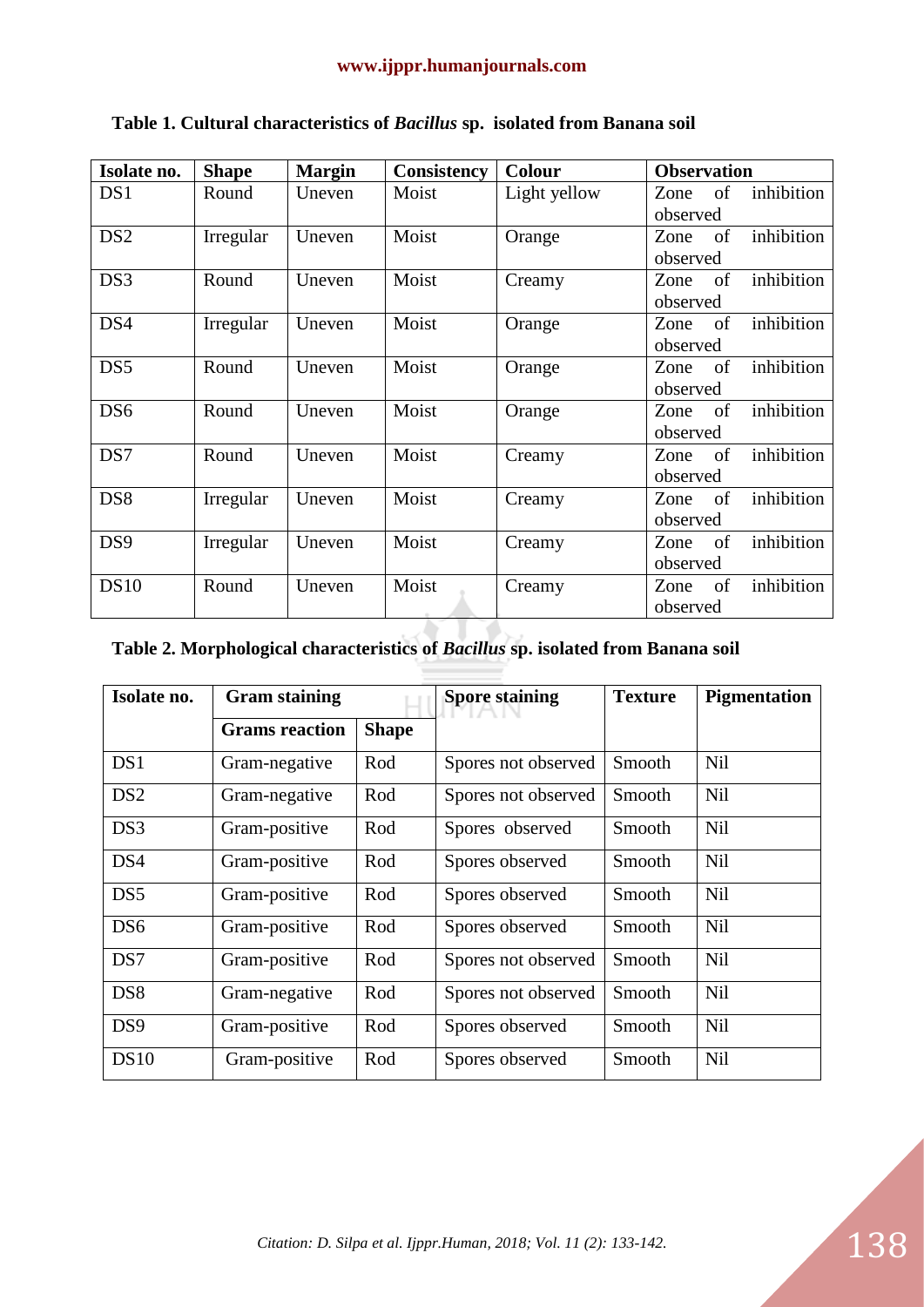# **Diameter of Inhibition zones**

Out of twenty-three isolates, ten bacteria showed the zone of clearance on starch agar media and among ten, DS3 and DS7 showed the maximum zone of clearance on the starch agar medium i.e. 20 mm and 22 mm in diameter (Table-3). Similarly, 6.0 to 28 mm in diameter of the inhibition zones resulted in *Bacillus licheniformis* [22]. Whereas the DS 9 showed the lowest diameter (10 mm) of inhibition zones on starch agar media. Least zone observed the area of minimum clearance of 1.0 mm on starch agar medium [21].

| Isolate no.     | <b>Probable identity</b> | Diameter of inhibition zones (mm) |
|-----------------|--------------------------|-----------------------------------|
| DS1             | Bacillus sp.             | 16                                |
| DS <sub>2</sub> | Bacillus sp.             | 14                                |
| DS3             | Bacillus sp.             | 20                                |
| DS4             | Bacillus sp.             | 16                                |
| DS <sub>5</sub> | Bacillus sp.             | 13                                |
| DS <sub>6</sub> | Bacillus sp.             | 13                                |
| DS7             | Bacillus sp.             | 22                                |
| DS <sub>8</sub> | Bacillus sp.             | 14                                |
| DS <sub>9</sub> | Bacillus sp.             | 10                                |
| <b>DS10</b>     | Bacillus sp.             | 14                                |

**Table 3. Amylase activity of** *Bacillus* **sp. isolated from Banana soil**

#### **Biochemical characteristics of** *Bacillus* **isolates**

Different Biochemical tests such as Catalase Test, Citrate Utilization Test, Oxidase Test, Methyl red test, Voges Proskauer test, Indole Production test and Starch Hydrolysis test were used which confirmed the bacterial isolates were chosen for enzyme (amylase) potential because it has shown maximum zone of clearance on starch agar plates (Table-4). All the 10 bacterial strains differed in biochemical characteristics. Similar results also proved in the bacterial strain by *Bacillus licheniformis* [22].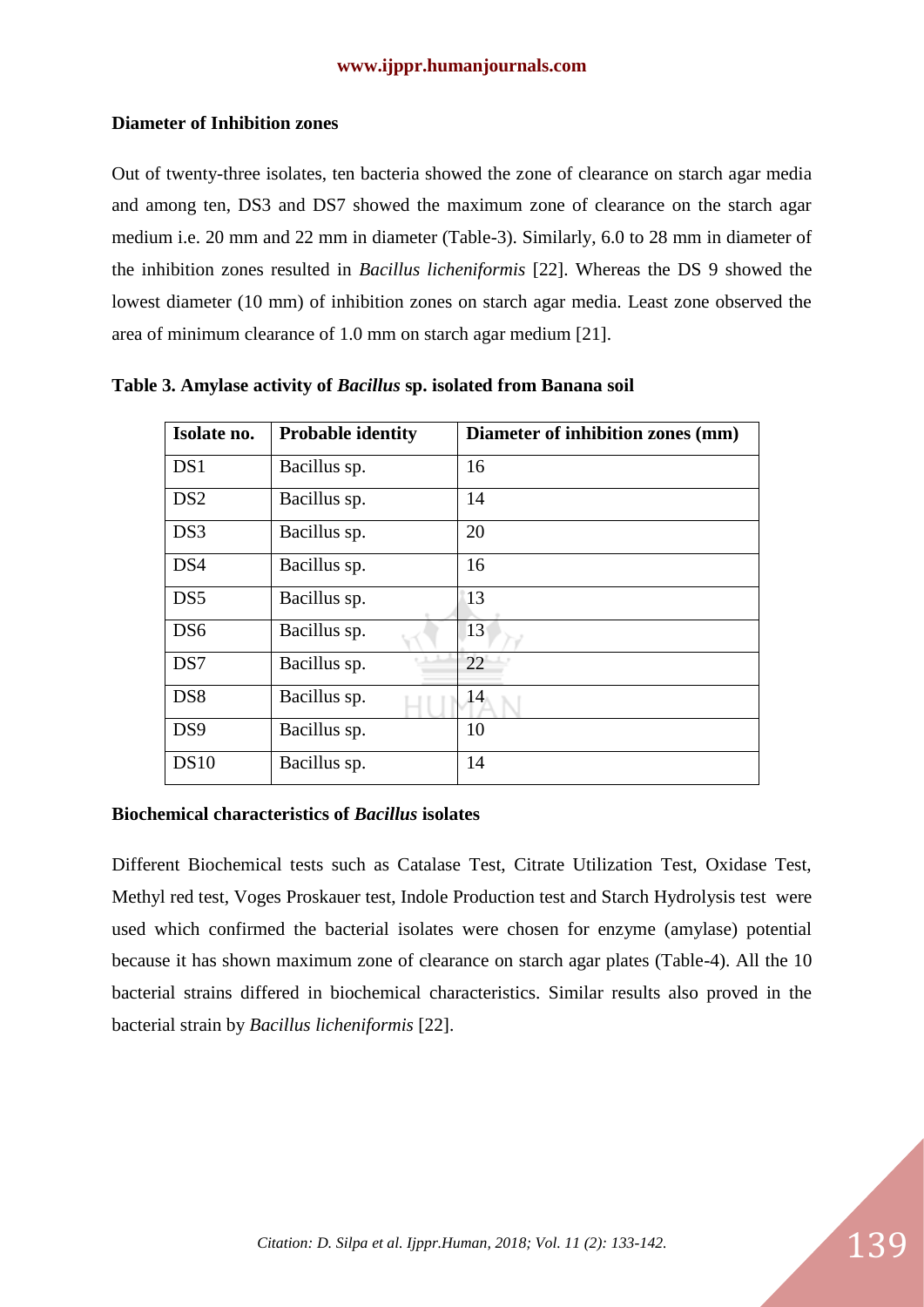| <b>Isolate</b>  | <b>Indole</b> | <b>Methyl</b> | <b>Vogues</b>   | <b>Citrate</b> | <b>Oxidase</b> | <b>Starch</b> | <b>Catalase</b> |
|-----------------|---------------|---------------|-----------------|----------------|----------------|---------------|-----------------|
| no.             | test          | red test      | <b>Proskeur</b> | test           | test           | production    | test            |
|                 |               |               | test            |                |                | test          |                 |
| DS1             | Positive      | Positive      | Negative        | Positive       | Negative       | Positive      | Positive        |
| DS <sub>2</sub> | Positive      | Positive      | Negative        | Positive       | Negative       | Positive      | Negative        |
| DS3             | Positive      | Positive      | Negative        | Negative       | Positive       | Positive      | Negative        |
| DS4             | Positive      | Positive      | Negative        | Negative       | Positive       | Positive      | Positive        |
| DS5             | Positive      | Positive      | Negative        | Positive       | Positive       | Positive      | Positive        |
| DS <sub>6</sub> | Positive      | Positive      | Negative        | Positive       | Negative       | Positive      | Negative        |
| DS7             | Negative      | Positive      | Positive        | Positive       | Negative       | Positive      | Negative        |
| DS <sub>8</sub> | Positive      | Positive      | Positive        | Negative       | Positive       | Positive      | Positive        |
| DS <sub>9</sub> | Positive      | Positive      | Negative        | Negative       | Positive       | Positive      | Negative        |
| <b>DS10</b>     | Positive      | Positive      | Negative        | Positive       | Negative       | Positive      | Positive        |

**Table 4. Biochemical characteristics of** *Bacillus* **sp. isolated from Banana soil**

#### **Sugar fermentation tests**

All the strains (DS 1 to DS 10) showed the positive results of sugar fermentation tests like dextrose, glucose, mannitol, lactose, and sucrose (Table-5). Among the ten isolates, three isolates i.e. DS3, DS5, and DS7 showed positive results and the remaining isolates showed negative results on maltose test.

**Table 5. Characterization of Sugar fermentation on** *Bacillus* **sp. from Banana soil**

| Isolate no.     | <b>Dextrose</b> | <b>Glucose</b> | <b>Mannitol</b> | <b>Maltose</b> | <b>Lactose</b> | <b>Sucrose</b> |
|-----------------|-----------------|----------------|-----------------|----------------|----------------|----------------|
| DS1             | Positive        | positive       | Positive        | Negative       | Positive       | Positive       |
| DS <sub>2</sub> | Positive        | positive       | Positive        | Negative       | Positive       | Positive       |
| DS3             | Positive        | positive       | Positive        | Positive       | Positive       | Positive       |
| DS4             | Positive        | positive       | Positive        | Negative       | Positive       | Positive       |
| DS5             | Positive        | positive       | Positive        | Positive       | Positive       | Positive       |
| DS <sub>6</sub> | Positive        | positive       | Positive        | Negative       | Positive       | Positive       |
| DS7             | Positive        | positive       | Positive        | Positive       | Positive       | Positive       |
| DS <sub>8</sub> | Positive        | positive       | Positive        | Negative       | Positive       | Positive       |
| DS <sub>9</sub> | Positive        | positive       | Positive        | Negative       | Positive       | Positive       |
| DS10            | Positive        | positive       | Positive        | Negative       | Positive       | Positive       |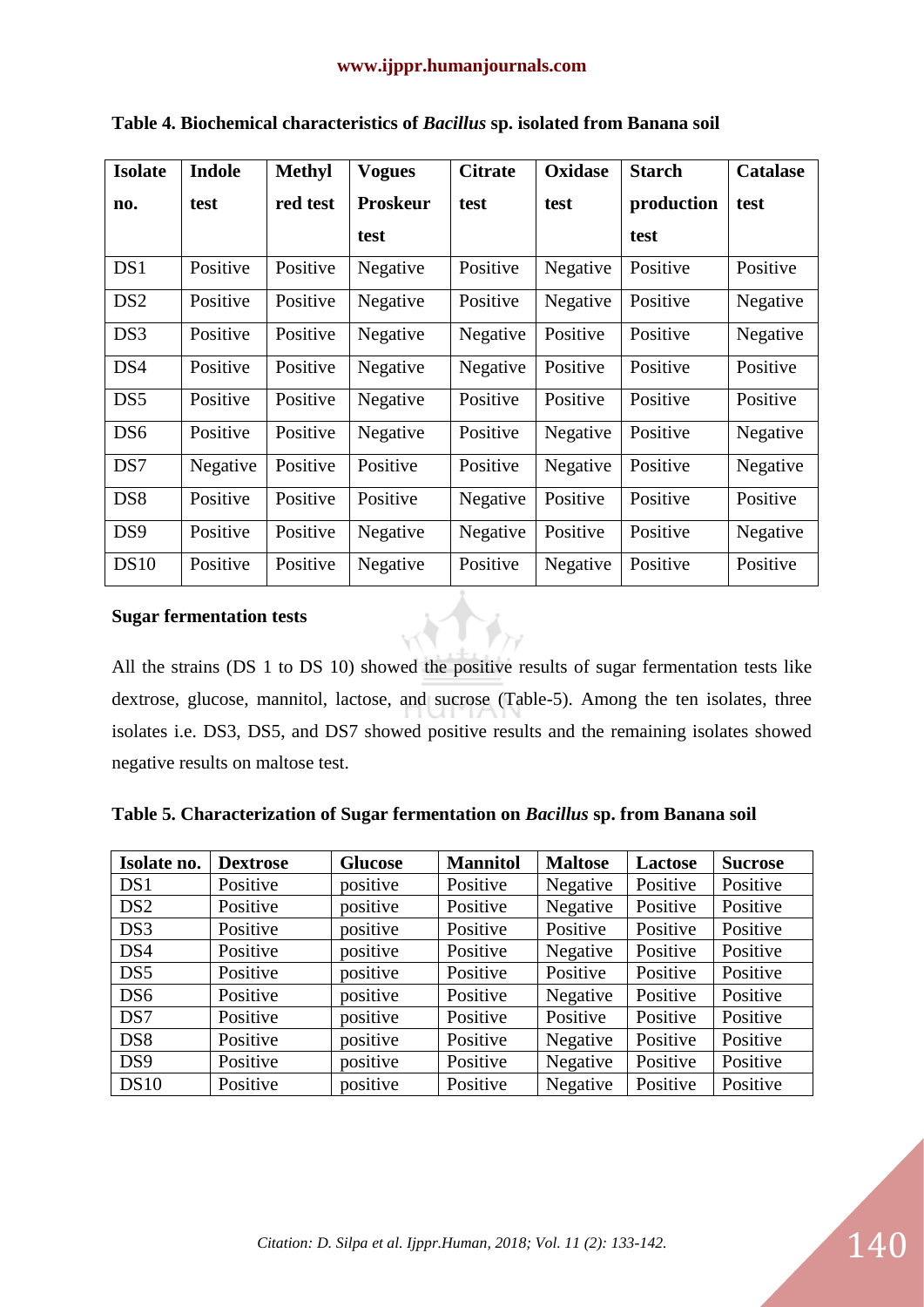#### **CONCLUSION**

The present study reveals the isolated Amylolytic bacterial strain- DS3 and DS7 showed the maximum zone on Starch Agar medium. Based on cultural, morphological and biochemical studies, also proved to these two strains can be used for the industrial application like the starch modification.

## **ACKNOWLEDGMENTS**

The authors are thankful to Department of Botany and Microbiology, Acharya Nagarjuna University, for providing the facilities to complete this work.

#### **REFERENCES**

[1] Lonsane, B.K. and Ramesh, M.V. Production of bacterial thermostable α-amylase by solid-state fermentation: a potential tool for achieving economy in enzyme production and starch hydrolysis. Advances in applied microbiology, 1990. 35:1-56.

[2] Anupama, A., and Jayaraman, G. Detergent stable, halotolerant  $\Box$ -amylase from bacillus aquimaris VITP4 exhibits reversible unfolding. International Journal of Applied Biology and Pharmaceutical Technology, 2011. 2(2):366-376.

[3] Sivaramakrishnan, S., Gangadharan, D., Nampoothiri, K.M., Soccol, C.R. and Pandey, A. a-Amylases from microbial sources- an overview on recent developments. Food Technol Biotechnol, 2006. 44(2):173-184.

[4] Sudharhsan, S., Senthilkumar, S. and Ranjith, K. Physical and nutritional factors affecting the production of amylase from species of *Bacillus* isolated from spoiled food waste. African Journal of Biotechnology, 2007. 6(4):430-435.

[5] Kamat T. and S. Kerkar., Conference on Microbiol. of Tropical Seas (COMITS), 2004, 13-15.

[6] Louwrier, A. Industrial Products‐the Return to Carbohydrate‐Based Industries. Biotechnology and Applied Biochemistry, 1998. 27(1):1-8.

[7] Burhan, A., U. Nisa, C. Gokhan, A. Ashabil, G. Osmair., Process Biochem, 2003, 38: (13) 97-143.

[8] Shaw, J.F., Lin, F.P., Chen, S.C. and Chen, H.C. Purification and properties of an extracellular alphaamylase from *Thermus* sp. Botanical Bulletin of Academia Sinica, 1995. *36*, 195-299.

[9] Krishna, C. and Chandrasekaran, M. Banana waste as substrate for α-amylase production by *Bacillus subtilis*  (CBTK 106) under solid-state fermentation. Applied Microbiology and Biotechnology, 1996. 46(2):106-111.

[10] Grewert, R.R., and H.J. Nicholas, 1980, Nutrition Report Int., 22, 207–12.

[11] Kim, T.U., Gu, B.G., Jeong, J.Y., Byun, S.M. and Shin, Y.C. Purification and Characterization of a Maltotetraose -Forming Alkaline (alpha)-Amylase from an Alkalophilic *Bacillus* Strain, GM8901. Applied and environmental microbiology, 1995.61(8):3105-3112.

[12] Parmar, D. and Pandya, A. Characterization of amylase producing bacterial isolates. Bulletin of Environment, Pharmacology and Life Sciences, 2012. 1(6):42-47.

[13] Gephart, P., R.G. E. Murray., R. N. Costilow., E.W., Nester., W.A. Wood., N.R. Krieg., G. B. Phillips., 1981, Manual of Methods for General Bacteriology, ASM Press, Washington D.C.

[14] Gram, C. Ueber die isolirte Färbung der Schizomyceten in Schnitt-und Trockenpräparaten. Fortschritte der Medcin, 1884. (2): 185-189.

[15] Mishra, S. and Behera, N. Amylase activity of a starch degrading bacteria isolated from soil receiving kitchen wastes. African Journal of Biotechnology, 2008. 7(18):3326-3333.

[16] Clark, H.E., Geldrich, E.F., Kabler, P.W. and Huff, C.B., 1958. Applied Microbiology. International Book Company, *New York*, *53*.